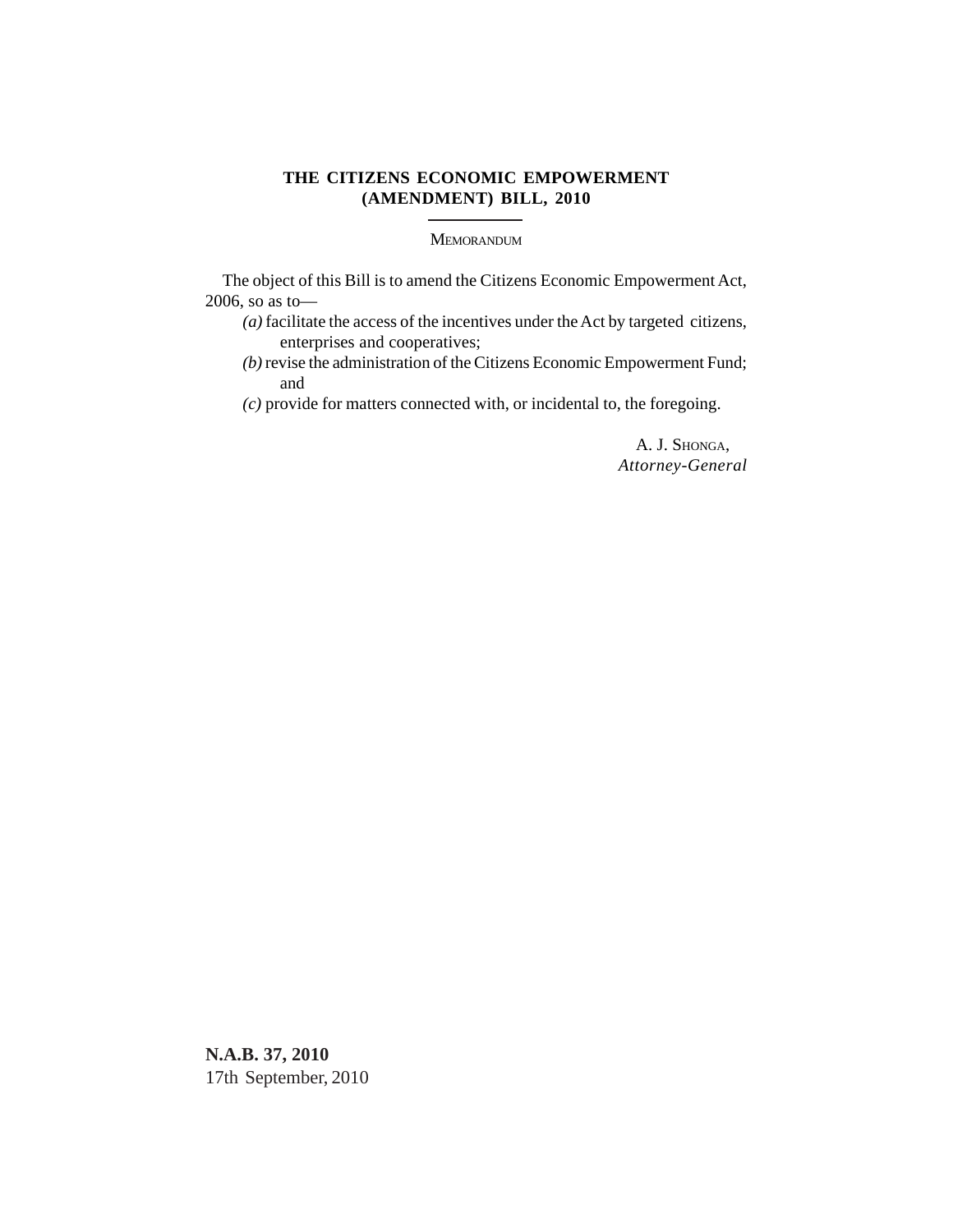## **A BILL**

## ENTITLED

## **An Act to amend the Citizens Economic Empowerment Act, 2006.**

ENACTED by the Parliament of Zambia.

**1.** This Act may be cited as the Citizens Economic Empowerment (Amendment) Act, 2010, and shall be read as one with the Citizens Economic Empowerment Act, 2006, in this Act 5 referred to as the principal Act. Short title

2. Subsection (3) of section *twenty-nine* of the principal Ac is amended—

- *(a)* in paragraph (a), by the insertion immediately after the words Agroups of citizens"of a comma and the words "targeted citizens";
- *(b)* by the deletion of paragraph (b) and the substitution therefor of the following paragraph:
	- *(b)* provide information on sources of finance and promote investments for companies, groups of citizens or co-operatives, targeted citizens and programs specified in paragraph (a);
- *(c)* in paragraph (c), by the insertion immediately after the word "companies" of a comma and the words "groups of citizens or co-operatives and targeted citizens";
- *(d)* in paragraph (d), by the deletion immediately after the words "repayment mechanisms" of the words by groups of citizens or co-operatives of companies" and the substitution therefor of the words "by targeted citizens, groups of citizens or co-operatives and companies"; and

| t | Act No. 9 of<br>2006    |
|---|-------------------------|
| t | Amendment<br>of section |

Enactment

29

15

20

10

**N.A.B. 37, 2010**